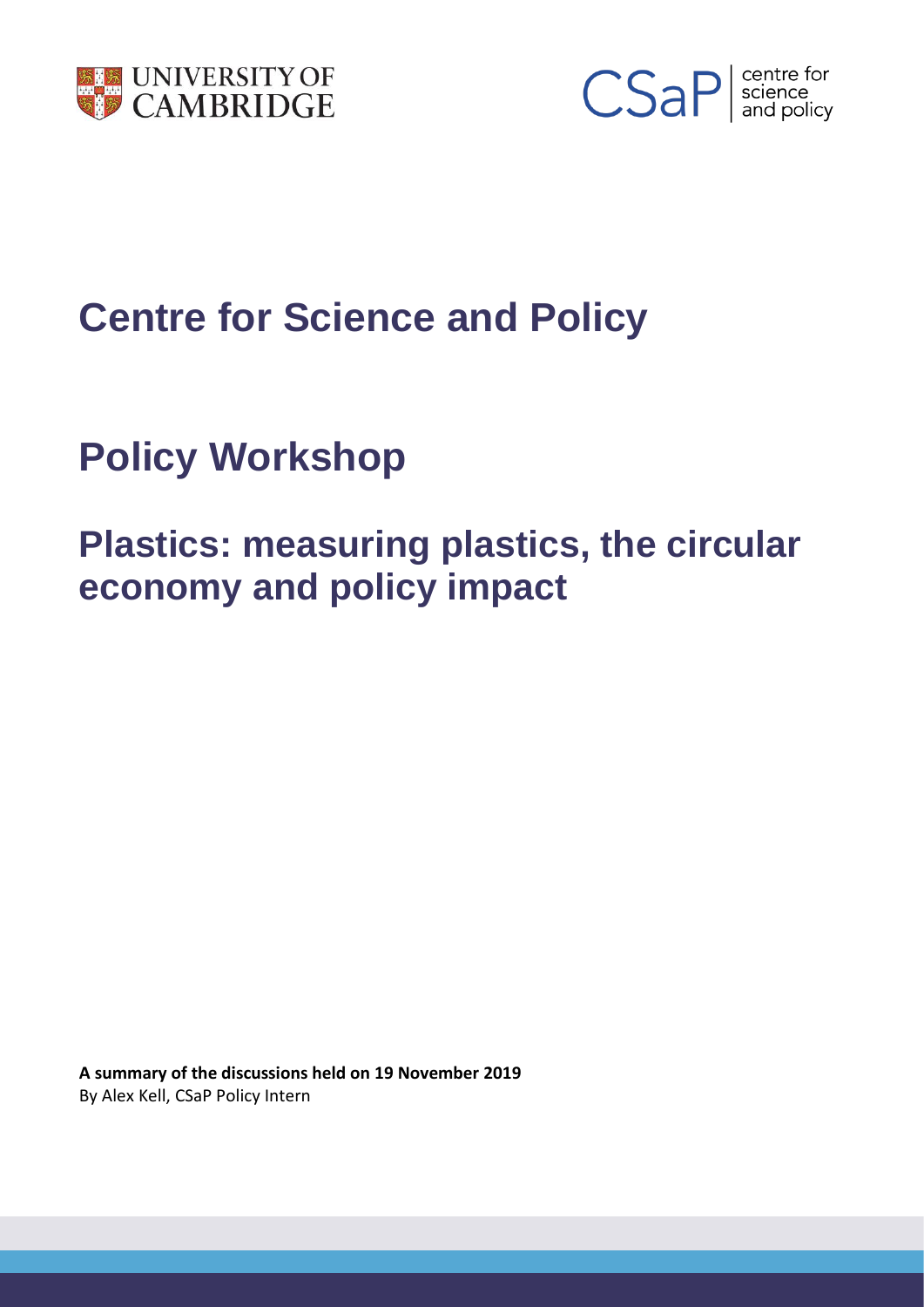## Table of contents

| <b>Background and summary of discussion</b>                                    | 3 |
|--------------------------------------------------------------------------------|---|
| <b>Background</b>                                                              | 3 |
| Summary of key points                                                          | 3 |
| <b>Roundtable discussion</b>                                                   | 5 |
| Scene setting: current problems and potential opportunities                    | 5 |
| Presentations                                                                  | 5 |
| Measuring plastic flows in the UK economy                                      | 5 |
| Measuring circularity of a business/locality                                   | 5 |
| Novel biodegradable plastics (characterisation)                                | 6 |
| Novel biodegradable plastics (synthesis)                                       | 6 |
| Social anthropological approaches to exploring people's attitudes to plastics, |   |
| waste and recycling                                                            | 6 |
| Circular resource flows in industry                                            | 7 |
| Labelling and tracking plastics                                                | 7 |
| Challenges and areas of debate                                                 | 7 |
| <b>Potential solutions</b>                                                     | 8 |
| Challenges of recycling                                                        | 8 |
| Language and culture                                                           | 8 |
|                                                                                |   |

| <b>Attendees</b>                                               |  |
|----------------------------------------------------------------|--|
| Appendix A - background paper on the existing policy landscape |  |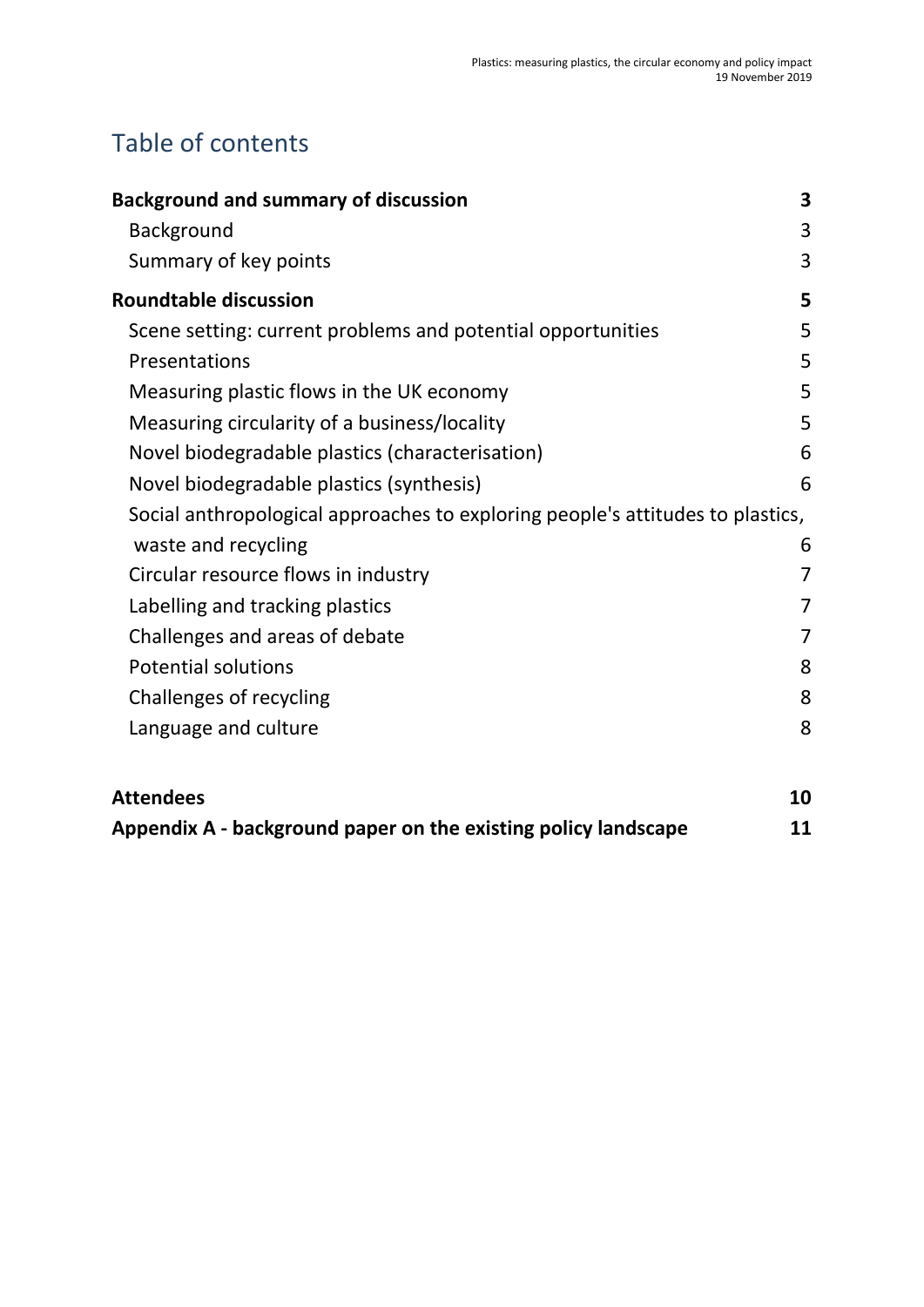## Background and summary of discussion

#### **Background**

Set against the backdrop of the climate crisis, the negative environmental impacts of plastics have been gaining attention. Indeed, it can be suggested that plastic waste is a particularly emblematic issue of the current environmental crisis. Plastics pollution can have wide-ranging impacts on the environment. Plastic waste does not always decompose and so can last for centuries in landfill. When chemicals leach from plastic, habitats are degraded, and animals can suffer. The environment is also impacted through energy use and emissions required to create plastic.

This Policy Workshop was commissioned by the Cambridge Creative Circular Plastics Centre (CirPlas), a UKRI funded programme. Leading academics from CirPlas shared some of their research and aims with participants. The Policy Workshop took place during a pre-election period. A background document was circulated, highlighting the policy landscape under the previous UK Government (see Appendix A). Four commitments made by the previous Government in the December 2018 Resources and Waste Strategy and contained in the Environment Bill, which fell when Parliament was dissolved, were:

- Extended producer responsibility (EPR), where the producer funds the full cost of managing the products they produce
- A deposit return scheme (DRS), where the consumer pays a small upfront cost which is returned once the item has been returned
- Consistency in household recycling
- A tax on plastic packaging with less than 30% recycled content

These built on commitments made in the 2018 Government policy paper "A Green Future: Our 25 Year Plan". The Plastics Research and Innovation Fund (PRIF) and the Smart Sustainable Plastic Packaging (SSPP) challenge had also been launched to help guide constructive actions.

This Policy Workshop brought together senior policy makers, leading academics, industry and civil society organisations in the field to discuss the challenges and opportunities from a circular economy.

#### Summary of key points

- Attitudes towards waste, as well as regulation, vary across cultures. An example given was that in the Netherlands waste was charged for by weight. In Japan, high priority is given to sorting waste and the population are generally environmentally conscious.
- From a business perspective, it is important to think about businesses' profit margins and short-term pressures. However, what may not be economically feasible in the short-term may be feasible in the longer-term.
- **•** There is the potential that bio-based plastics could be used instead of plastics made from fossil fuels. However, we must work to ensure that such plastics are disposed of in the correct manner, for example if they are biodegradable.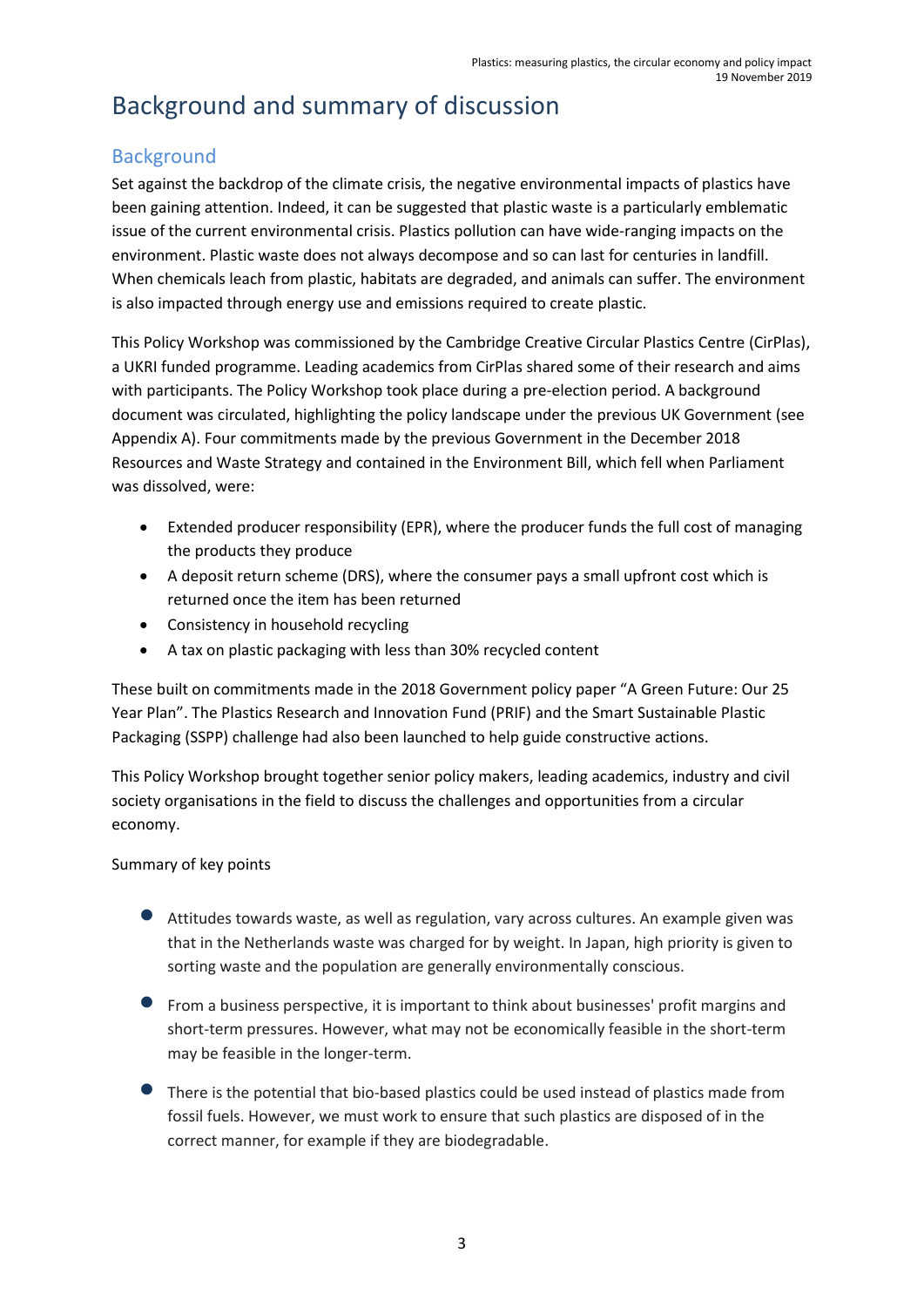- Culture and the way people use plastic waste should be considered to enact change. Do we require a change in lifestyle, or should we rely on technological solutions?
- It would be beneficial if different actors across the plastics supply chain were to have a discussion. This could allow for recycling solutions such as plastic type identification.
- The current stock of plastic in construction and consumer products is larger than that of plastic packaging. This stock lasts longer than plastic packaging, but when it needs to be replaced, it will create a large problem.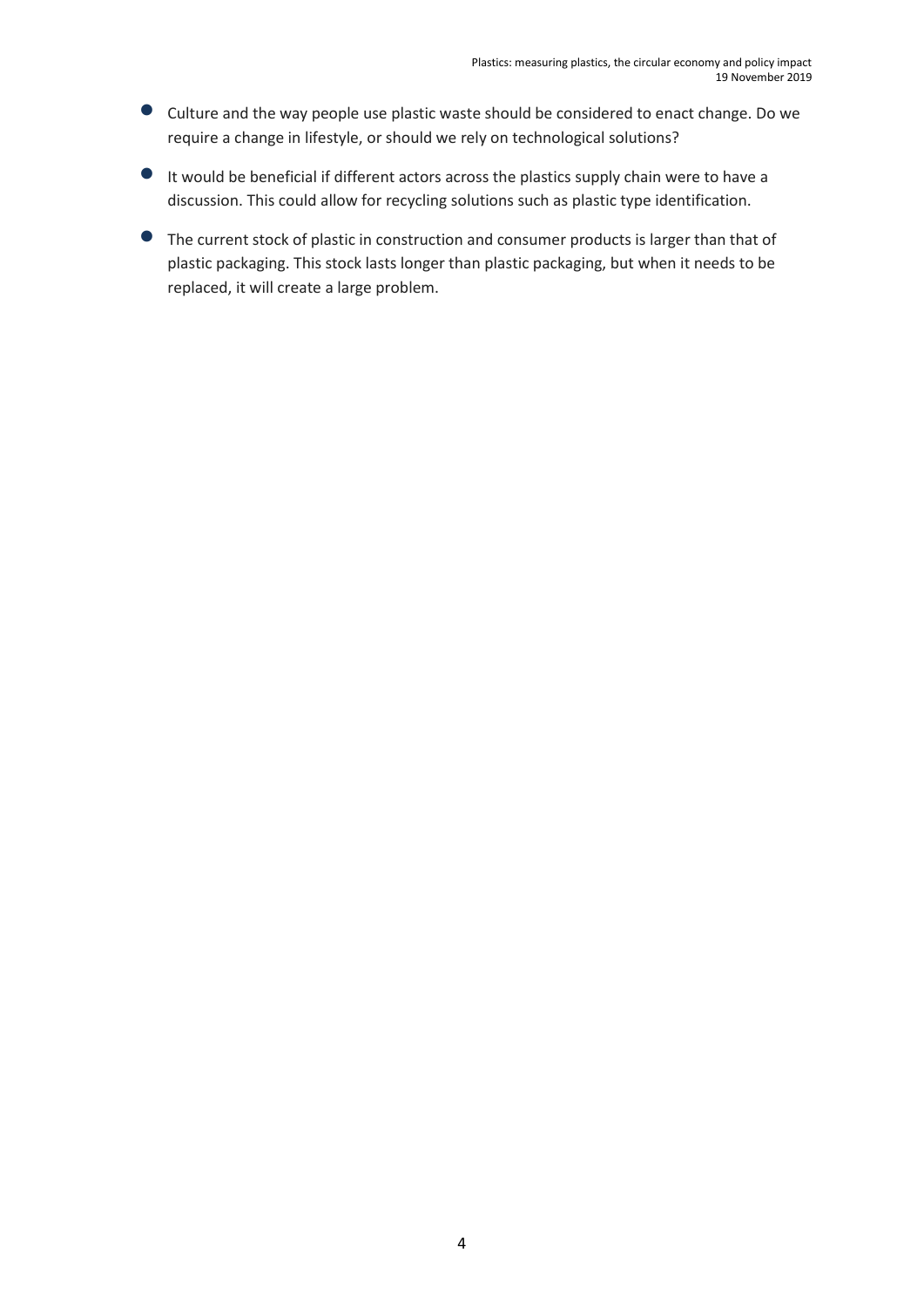## Roundtable discussion

The key themes of the roundtable discussion have been summarised below.

#### Scene setting: current problems and potential opportunities

A circular economy would enable us to keep resources in use for as long as possible and extract maximum value from them. As noted below, at the time of the workshop, the previous Government had been moving forward on initiatives designed to create a more circular economy.

#### Presentations

As part of this workshop, we heard from six speakers on topics ranging from measuring plastic flows in the UK economy to social anthropological approaches to exploring people's attitudes to plastics waste and recycling.

#### Measuring plastic flows in the UK economy

Dr André Cabrera Serrenho (Department of Engineering) discussed his project, which set out to find evidence to understand the types of plastics, as well as how much plastic, we are using in the UK. This data can be used to answer questions such as "how long are plastics being used for each application?" and enable future work to model the flow of plastics. This will allow the anticipation of the future generation of plastic waste and identify the economic impacts of interventions on the supply chain.

Dr Serrenho found that 1.6Mt of plastic was produced in the UK in primary form. 3.6Mt of plastic was imported to make plastic goods, whilst 3.4Mt was imported as end-use products. Packaging accounts for 40% of the uses, with smaller proportions taken up by the automotive and construction industries in the UK. Agriculture and textiles take up smaller amounts again. It was stated that there had been a decrease in the amount of plastic consumed during the economic crisis, however, since then plastic use has remained stable.

As part of this analysis it was found that whilst most plastic packaging is disposed of in the same year it was purchased, there is a larger stock of plastic in construction and consumer products, due to the long lifetime of these products. It was recognised that this stock of plastics may cause a large problem in the future when it needs to be replaced.

### Measuring circularity of a business/locality

Professor Khaled Soufani (Cambridge Judge Business School), as an economist, noted that in considering circular economies, we must think about the main decision makers in the system, such as consumers, producers, government and international trade stakeholders. From a business point of view, we must analyse what impact reducing plastic may have on the business model and how value can be created through responsible business models

Whilst a circular business model in the plastics industry will help minimise the negative impacts of plastics and maximise the benefits, it needs to make economic sense. This is because businesses will have to stop operating if they are unable to make a profit. Therefore, interventions must be made in a considered manner. It was raised that there can be a positive correlation between environmentally responsible companies and stock price.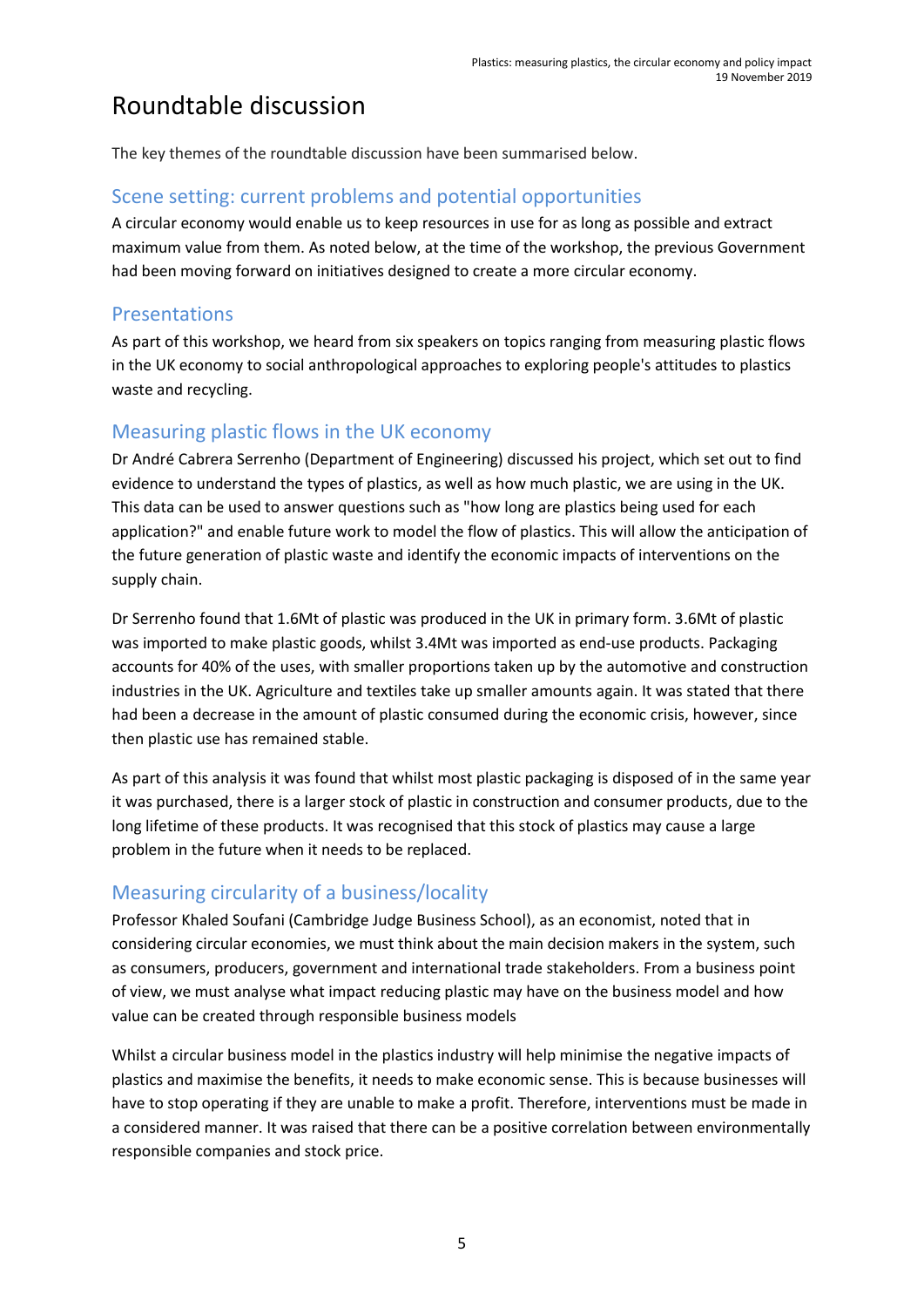## Novel biodegradable plastics (characterisation)

Professor Paul Dupree (Department of Biochemistry) explained that while recycling will help to reduce the flow of plastic from manufacturing to disposal, it won't reduce it to zero. There is therefore a desire to find a replacement for traditional plastic. The question raised was, to what extent can we replace existing plastics by plastics made from sustainably sourced plants?

The advantages of creating plastics from plants is that there is no net release of carbon dioxide. One disadvantage of some plant based plastics, however, is that they are not resistant to water, oxygen or oils. Professor Dupree explained that there is the potential to improve these materials with additional knowledge. For example, we do not yet fully understand plant cell walls or even, at a molecular level, materials such as paper.

### Novel biodegradable plastics (synthesis)

Professor James Elliott (Department of Materials Science & Metallurgy) presented about novel biodegradable plastics and focused on the synthesis of these materials. Professor Elliot began by raising the fact that cellulose is a very strong crystalline material, and that cellophane is made from cellulose. However, cellophane has been replaced in some versions of food packaging by products made of polyethylene and PVC due to some disadvantages of cellophane. The traditional route to producing products from cellulose is via an energy intensive viscose process, which involves the use of carbon disulfide. However, this could be done by using natural processes with the use of plants or bacteria.

Professor Elliott and his team have been working on novel materials as a solution to this. Certain materials have been mixed with pectin to help it stick together, which has been able to produce samples with very high strengths. It was stated that the materials are as strong as some carbon fibre that has been made. However, it is important to note whether these new materials have the desired mechanical properties. For instance, can this material be injection moulded, extruded, and fit into the normal processes that they would use for bottle derived properties? It is also important to work on the material's permeability to air and moisture.

## Social anthropological approaches to exploring people's attitudes to plastics waste and recycling

Dr Teresa Perez (Faculty of Asian and Middle Eastern Studies) presented the work package led by Dr Brigitte Steger (Faculty of Asian and Middle Eastern Studies) on the topic of social anthropological approaches to exploring people's attitudes to plastics waste and recycling. She argued that we can't reduce plastics without considering how people use plastics and deal with their waste. As part of the project, work is being undertaken to understand local needs as well as building an academic community. This work has been done so that policy makers, NGOs, scientists and other change makers create solutions in response to how problems are defined. It was argued that how problems are approached may be strongly influenced by the language used.

It is also important to define what we mean by circular when talking about the circular economy. Which place do people occupy within these circles? Who benefits from the economics of a circular economy? It was raised that the state policy of the circular economy in China led to profits accumulating in the hands of the local elites.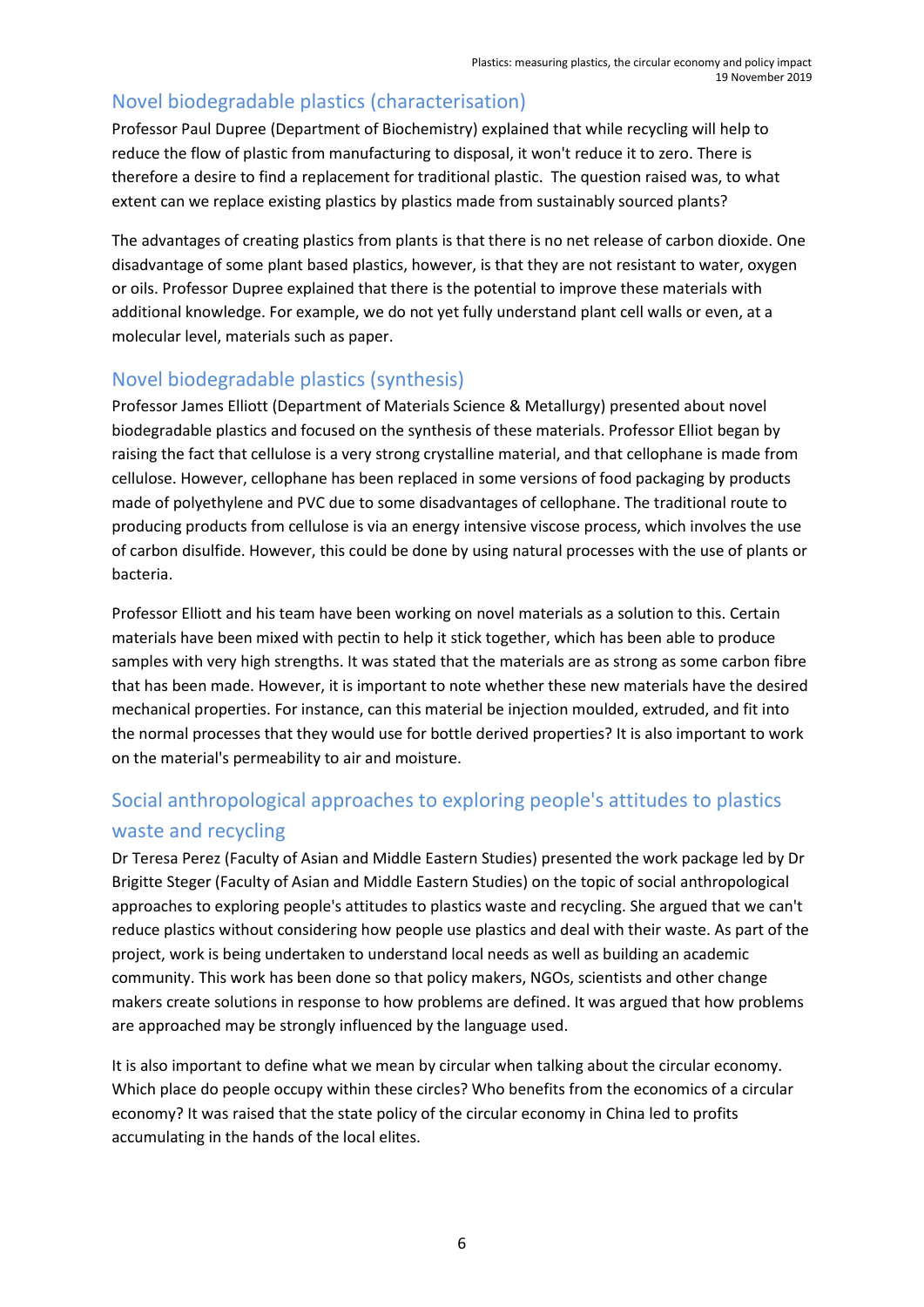## Circular resource flows in industry

Dr Laurie Wright (Warsash School of Maritime Science and Engineering) made the point that we are not addressing the full problem by focusing on recycling. It is a lifestyle problem, not a circular economy problem. Plastic products are designed to last indefinitely, however, it is important to design products by taking the end-of-life in mind. He argued that we need to design out problems such as toxicity.

It was also stated that all the plastic that has been produced equates to 3.8% of greenhouse gas emissions. Solutions to this could be a move to a zero emissions grid, which would roughly half the emissions. Bioplastics could bring this down further, but Dr Wright raised the fact that there may not be enough land. Another potential solution would be demand reduction. Dr Wright ended with the fact that Coca-Cola produced 111bn plastic bottles in the year 2018 - having switched from glass to reduce the weight, and the prediction that plastic would be more recyclable than glass in the future – yet only 12% of these bottles are estimated to be recycled each year.

### Labelling and tracking plastics

Dr Ronan Daly (Department of Engineering) focused on technological interventions to help track flows of plastic and improve our ability to recycle them. One strategy is to place ink on plastics for material identification. A question raised was: should we be placing the technology at the point of manufacturing? Another point raised was: is there a technological intervention that could be made at the sorting facility to minimise rejection?

Spin-off projects have developed from Dr Daly's work, such as the potential of low-cost devices that could be placed in the home. These devices could enable the identification of types of plastics for sorting in the home.

## Challenges and areas of debate

- What are we trying to achieve do we want to reduce overall consumption? Are we trying to continue the same lifestyle we live but find new materials? It was posited that we should reuse and repair before recycling. However, we do not know what the future will look like, and therefore everything is a scenario that requires planning.
- It was identified that there is a large stock of plastic in construction which stays in use for several years or decades. This is a problem that will have to be handled.
- It was discussed, however, that large stocks of plastic acts as a form of carbon capture.
- It is not just the amount of plastic which is important to track, but also the type of plastic. This is because certain plastics, for instance microplastics, may have a disproportionate impact.
- Whilst certain solutions to the problem of plastic waste may not be economically viable in the immediate future, there is a possibility that things can be made economically viable over the long-term. A historical example of a shift in attitudes towards the cost/benefit analysis of making significant change was the removal of lead from petrol.
- There are different national and local cultures when it comes to waste. For example, in the Netherlands, citizens pay for their waste to be disposed by weight.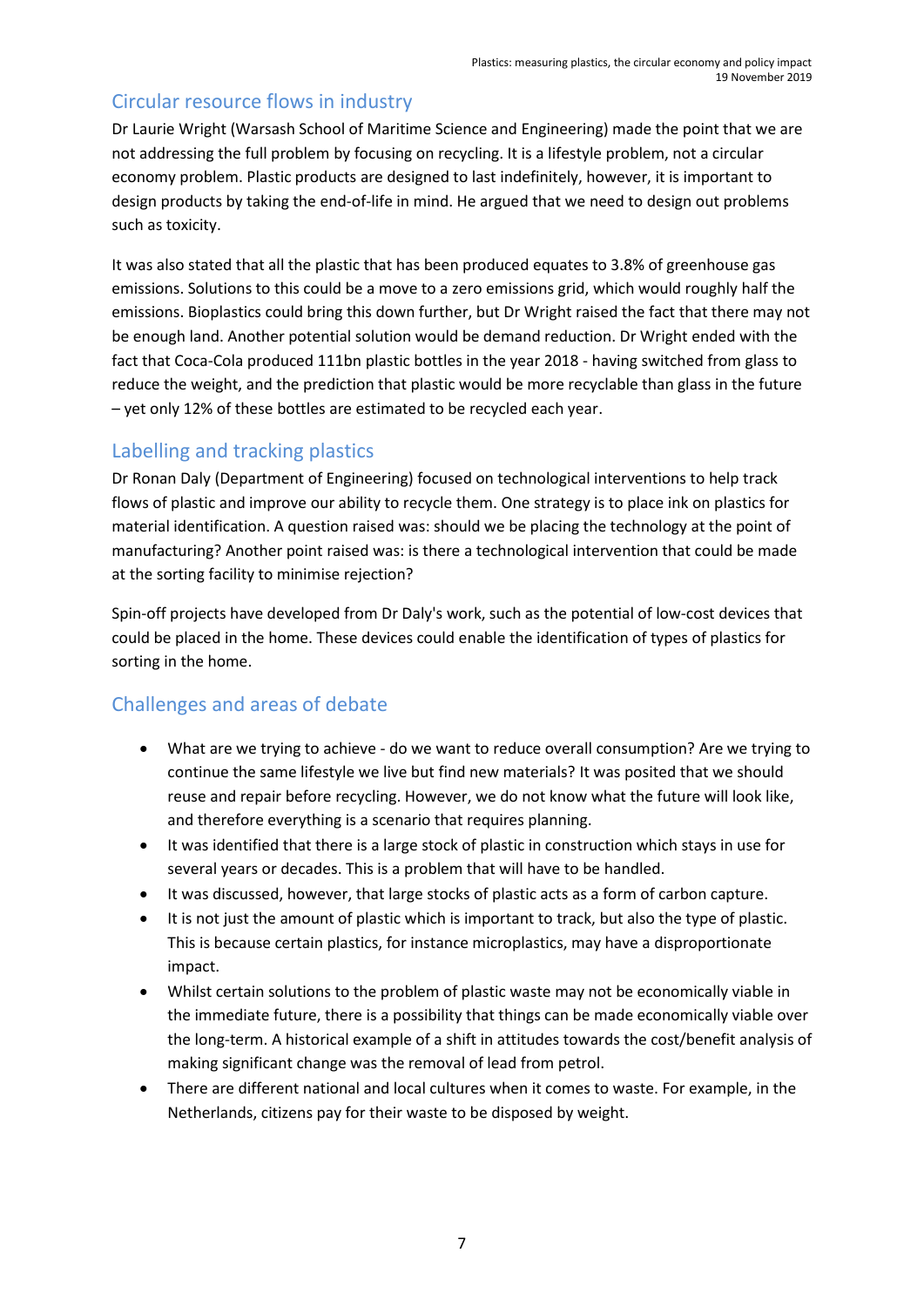### Potential solutions

- The joining up of the segregation process with the design of the product was raised as an issue that could help with plastic waste. This would require conversations between multiple different actors across the supply chain.
- There was debate about the fact that plants grown for biodegradable plastics may compete with land used for food. However, it was argued that the amount of plastic made from fossil fuels is about the same order of magnitude of paper made each year, and therefore there is an example of plant-based materials being produced on that scale.
- Confusion amongst the general public as to how to dispose of biodegradable plastics was discussed. Biodegradable plastics (which achieve product standard EN13432) should be put into organic compost bins and not recycling bins. An example raised was soft drinks companies producing packaging made from PLAs, which are difficult to distinguish, without significant investment for chemical analysis in recycling infrastructure, from PETs.
- For public messaging purposes, it would be possible to inform the general public how to dispose of novel materials, for instance if new packaging was used for bottles of bleach. However, for this to be possible all bottles of bleach must be changed rapidly, which would require a conversation between industry.
- Certain colours of plastic are easier to recycle than others. It may, therefore, be worthwhile to explain that certain colours have been chosen for recycling purposes, even if focus groups prefer other options.
- Currently, delivery trucks become emptier as time progresses. Could this additional space be used for targeted collection, enabling better segregation of resource?
- Another idea for recycling is to reuse products from a company like Jaguar Land Rover to create new products, and market them in such a way to highlight the high quality of Jaguar Land Rover's materials.

#### Language and culture

- Changing the way we use language was highlighted as a step towards changing public attitudes. For example, using the term resource as opposed to waste could highlight the fact that these items have value. It was also argued, however, that waste implies a resource of value that is not being used. When plastic is in the sea, is it still a resource, or is it a contaminant? Does the length of time that plastic is in the sea or out of place impact the language that should be used?
- The perceived worth of the labour and effort involved in the manufacture of foods and goods was described as culturally specific. While plastic has a high level of embodied energy and should be treated as a resource, it is often the case that the British public doesn't take into consideration the resources, energy and effort involved in producing plastics when deciding to throw them away. In contrast, the Japanese were described as more environmentally conscious, and prioritise sorting waste because of a culturally-embedded awareness of the energy involved in the initial production of goods.

## Challenges of recycling

• Some plastics are embedded into other products making it difficult to gain access to them for recycling.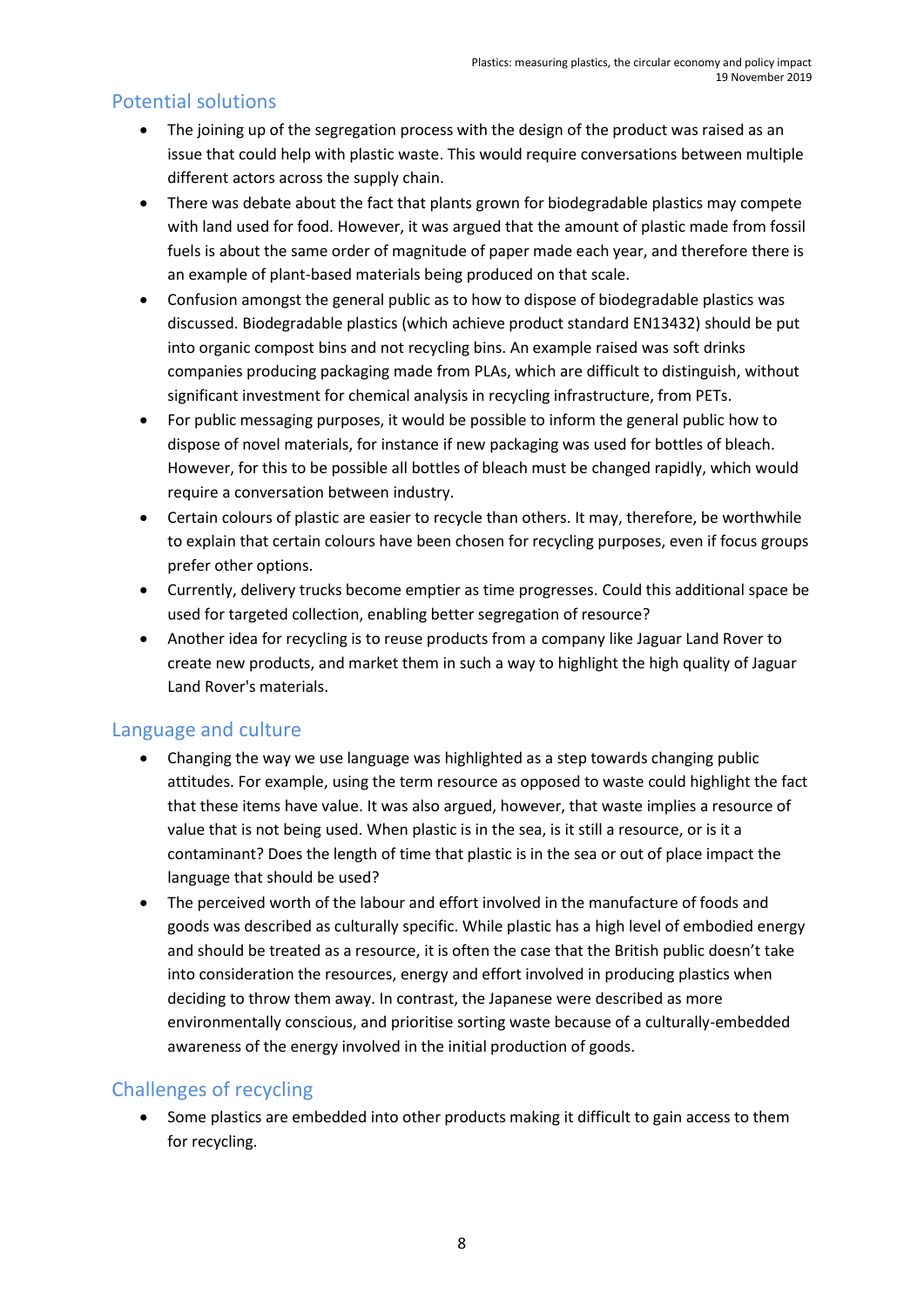- The devolved administrations are enacting policies such as with deposit return schemes. This is leading to divergence.
- Whilst challenging, there is a need for a global solution due to the geographical nature of plastic.
- Certain types of plastics cannot be recycled in the UK due to the high costs.
- Currently, 10% of the cost of dealing with packaging waste is typically paid for by the producer. With EPR, producers would have to pick up 100% of the cost, meaning that there is greater value in dealing with packaging.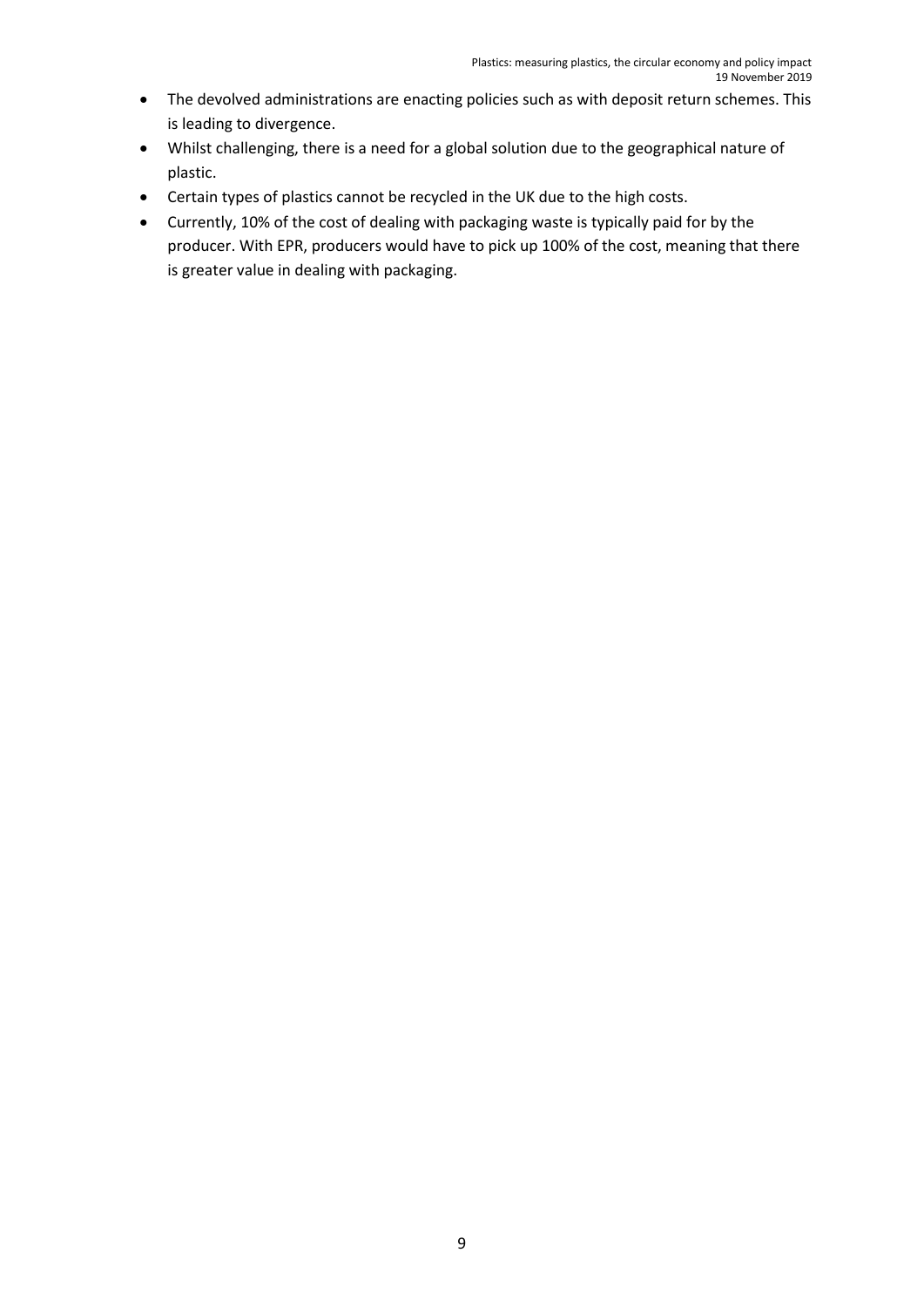### **Attendees**

- **Professor Susan Owens (Chair**), Emeritus Professor of Environment and Policy, Department of Geography, University of Cambridge
- **Dr Shafiq Ahmed,** Coordinator, Energy Transitions, University of Cambridge
- **Dr André Cabrera Serrenho**, Senior Research Associate, Department of Engineering, University of Cambridge
- **Paula Chin**, Sustainable Materials Specialist, WWF
- **Beverley Cornaby**, Programme Manager, Cambridge Institute for Sustainability Leadership
- **Dr Ronan Daly**, University Senior Lecturer, Department of Engineering, University of Cambridge
- **Professor Paul Dupree,** Professor, Department of Biochemistry, University of Cambridge
- **Professor James Elliott,** Professor in Macromolecular Materials, Department of Materials Science & Metallurgy, University of Cambridge
- **Sue Mawe**, Senior Logistics Manager, AMT Fresh
- **Antoinette Nestor**, Founder & Director, A Toy's Life and Beyond
- **Trevor Nicoll**, Assistant Director (Waste and Special Projects), South Cambridgeshire District Council
- **Dr Patrick O'Hare**, Research Associate, Faculty of Asian and Middle Eastern Studies, University of Cambridge
- **Naomi Pendleton**, Head of Technical, AMT Fresh
- **Dr Teresa Perez**, Research Associate, Faculty of Asian and Middle Eastern Studies, University of Cambridge
- **Matthew Polaine**, Aurora Innovation Manager, British Antarctic Survey
- **Raheela Rehman**, Energy Transitions, University of Cambridge
- **Bryony Rothwell**, RECAP Partnership Manager, Cambridgeshire County Council
- **Professor Khaled Soufani**, Director, Circular Economy Centre, Judge Business School, University of Cambridge
- **Dr Brigitte Steger**, Senior Lecturer in Modern Japanese Studies, Faculty of Asian and Middle Eastern Studies, University of Cambridge
- **Michel Steinecke**, R&D Sustainable Packaging Manager, Britvic Soft Drinks Limited
- **Dr Laurie Wright**, Senior Lecturer, Science & Engineering, Solent University
- **Defra**, representatives

#### Centre for Science and Policy

- **Nicola Buckley**, Associate Director
- **Lauren Milden**, Policy Adviser
- **Kate McNeil**, Communications Coordinator
- **Alex Kell**, Policy Intern (Note taker)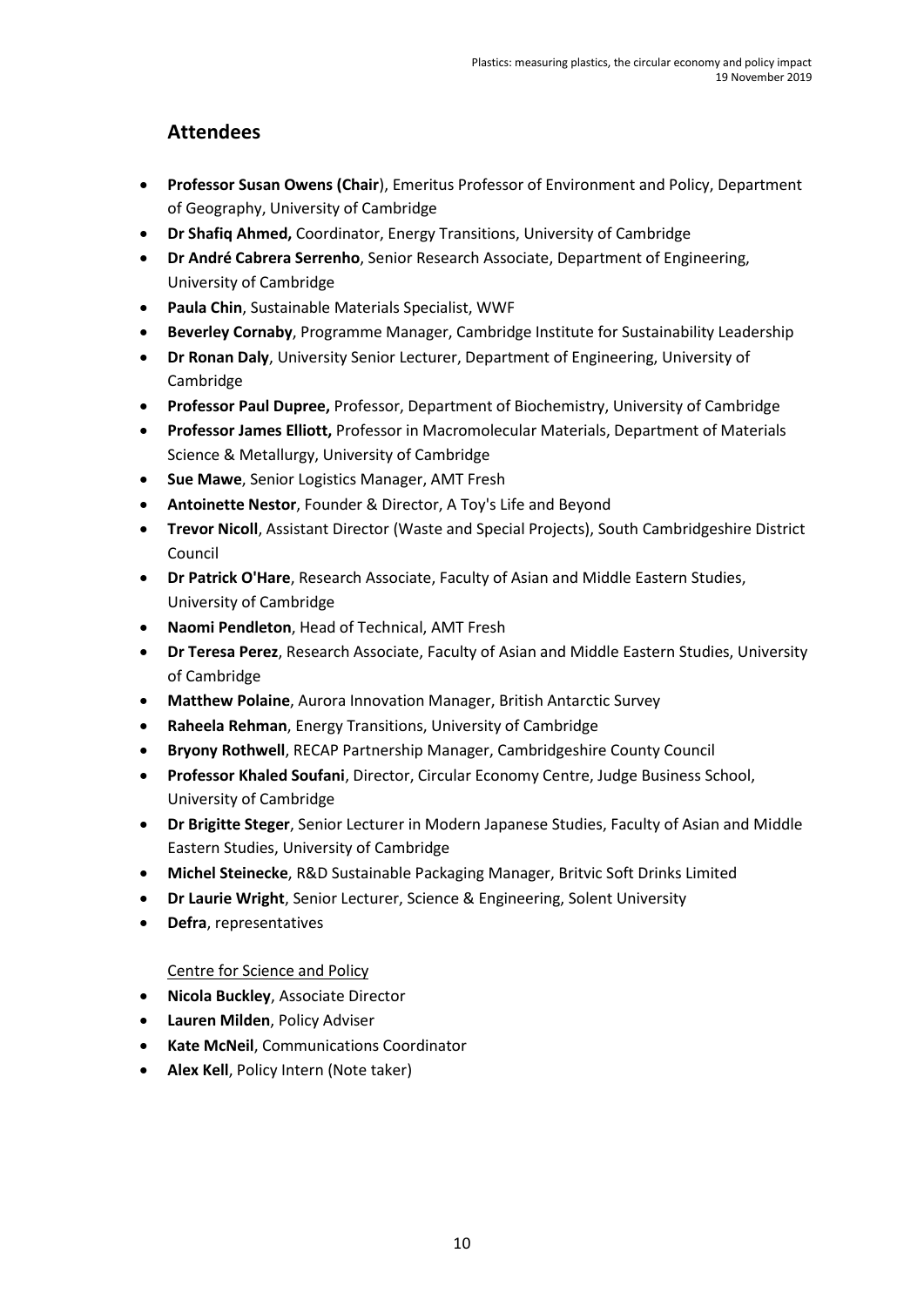## **Appendix A**

## **CSaP Background Paper: for Policy Workshop on Plastics: measuring plastics, the circular economy and policy impact, 19 November 2019**

**Note:** The policies outlined below have been developed by the current Government, and a future Government may wish to take a different course, following the outcome of the general election being held on 12 December 2019.

#### **The nature of the problem**

Plastics pollution can have wide-ranging impacts on the environment. Plastic waste does not always decompose and so can last for centuries in landfill. When chemicals leach from plastic, habitats are degraded, and animals can suffer. The environment is also impacted through energy use and emissions[.](#page-10-0)<sup>1</sup>

<span id="page-10-0"></span>In 2016 it was estimated that the UK produced 1.53 million tonnes of plastic waste. This has increased by 24% since 2010 and 13% since 2014. Households contributed just over 8%, with the service sector contributing  $53\%$ .<sup>1</sup> A report for WWF, however, calculated that total plastic waste generation in the UK in 2014 was around 4.9 million tonnes.<sup>2</sup> The WWF-UK report calculated that recycling rates for single use plastics were at 29% for 2018, with landfill rates of 48% and 22% going to energy recovery.

There are still significant information gaps. The House of Commons Environment, Food and Rural Affairs (Efra) Select Committee's Inquiry into Plastic food and drink packaging<sup>3</sup> published its report in September 2019<sup>4</sup>, including the statement that the Government does not know how much plastic packaging is placed on the market in the UK, nor how much is recycled.

Land-based sources account for approximately 80% of marine pollution, globally.<sup>5</sup> The UK Government is involved at an international level with several initiatives to tackle ocean plastics. These include the Commonwealth Clean Oceans Alliance, the UN Clean Seas Campaign and the Global Partnership on Marine Litter, the UN resolution on marine litter and microplastics and the OPSAR Regional Action Plan on marine litter.

#### **Current UK policy development**

"Our waste, our resources: a strategy for England"<sup>6</sup> , published in December 2018, contributing elements then incorporated into the Environment Bill, set out the Government's ambition to move towards a more circular economy. It hopes to achieve this by becoming a world leader in using resources efficiently, reducing the amount of waste created and working towards all plastic packaging placed on the market to be recyclable, reusable or compostable by 2025. This strategy follows on from and is intended to support commitments made in the 2018 Government policy

<sup>1</sup> <https://researchbriefings.parliament.uk/ResearchBriefing/Summary/CBP-8515>

<sup>&</sup>lt;sup>2</sup> [https://www.wwf.org.uk/sites/default/files/2018-03/WWF\\_Plastics\\_Consumption\\_Report\\_Final.pdf](https://www.wwf.org.uk/sites/default/files/2018-03/WWF_Plastics_Consumption_Report_Final.pdf)

<sup>3</sup> [https://www.parliament.uk/business/committees/committees-a-z/commons-select/environment-food-and-rural-affairs-](https://www.parliament.uk/business/committees/committees-a-z/commons-select/environment-food-and-rural-affairs-committee/inquiries/parliament-2017/plastic-food-and-drink-packaging-17-19/)

[committee/inquiries/parliament-2017/plastic-food-and-drink-packaging-17-19/](https://www.parliament.uk/business/committees/committees-a-z/commons-select/environment-food-and-rural-affairs-committee/inquiries/parliament-2017/plastic-food-and-drink-packaging-17-19/)

<sup>4</sup> <https://publications.parliament.uk/pa/cm201719/cmselect/cmenvfru/2080/2080.pdf>

<sup>5</sup> [https://www.imperial.ac.uk/media/imperial-college/grantham-institute/public/publications/briefing-papers/The-ocean-plastic-pollution](https://www.imperial.ac.uk/media/imperial-college/grantham-institute/public/publications/briefing-papers/The-ocean-plastic-pollution-challenge-Grantham-BP-19_web.pdf)[challenge-Grantham-BP-19\\_web.pdf](https://www.imperial.ac.uk/media/imperial-college/grantham-institute/public/publications/briefing-papers/The-ocean-plastic-pollution-challenge-Grantham-BP-19_web.pdf)

<sup>6</sup> <https://www.gov.uk/government/publications/resources-and-waste-strategy-for-england>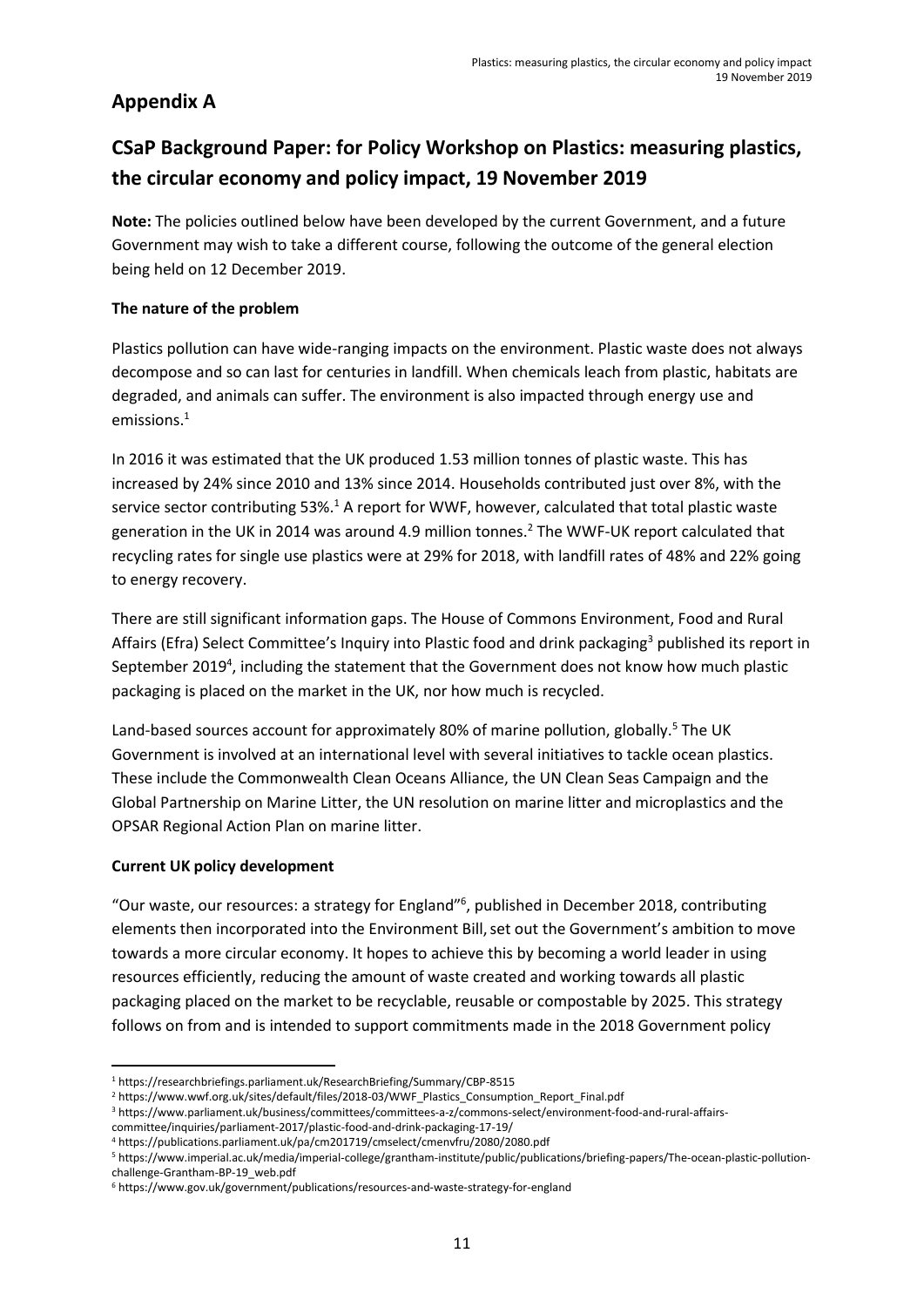paper "A Green Future: Our 25 Year Plan",  $7$  to leave the environment in a better condition for the next generation.

On 15 October 2019, the Government introduced an Environment Bill to tackle environmental priorities.<sup>8</sup> This included measures to tackle air and water quality, reduce plastic pollution and move to a more circular economy, and restore habitats. It also includes a new public body – the Office for Environmental Protection, to hold government and other public bodies to account on fulfilling their obligations on the environment. Included in the Environment Bill's approach to tackling plastic waste are provisions for Extended Producer Responsibility schemes (which make producers responsible for the costs of managing products they place on the market once they become waste), a consistent approach to recycling collections, measures to tackle waste crime, provisions for Deposit Return Schemes and powers to introduce new charges to minimise the use and impacts of single use plastics.

On 28 October 2019 the Environment Bill passed its second reading.<sup>9</sup> Comments raised during the second reading included:

- The UK could place further restrictions on the exportation of plastics for recycling. This would allow for plastics to be recycled domestically, restoring confidence and boosting jobs and investment.
- The UK should invest more in recycling infrastructure.
- By increasing targets for recycled content being used by manufacturers of plastics, more recyclate will stay in the UK.
- Some members of Parliament commented on lack of ambition around some of the plastics elements of the bill, a position reported to be shared by the waste management company Biffa.
- It was suggested that it could be made simpler to recycle plastics by limiting the number of plastics categories that can be used. Norway was given as an example for this, where there are 18 categories of plastic.
- The need for consistency across the UK for deposit return schemes for plastic bottles was raised.

The Environment Bill fell at the dissolution of this Parliament. Whether or not to introduce the Bill following the 2019 General Election will be a matter for the next government.

These policies have been developed by the current Government, and a future Government may wish to take a different course, following the outcome of the general election being held on 12 December 2019.

#### **More information on plastics waste plans, within Environment Bill and separately introduced**

<span id="page-11-1"></span><span id="page-11-0"></span>• Packaging producer responsibility reform included incentives to encourage producers to design and use packaging that can be recycled, and mandatory labelling on all packing to indicate if it is recyclable or not. In February 2019 the Government published a "Consultation on reforming the UK packaging producer responsibility system."<sup>10</sup> This was based on the

<sup>7</sup> <https://www.gov.uk/government/publications/25-year-environment-plan>

<sup>8</sup> <https://services.parliament.uk/bills/2019-20/environment.html>

<sup>9</sup> <https://hansard.parliament.uk/commons/2019-10-28/debates/20307757-BDEF-4057-8976-5EE8CAFB23E1/EnvironmentBill>

<sup>10</sup> [https://consult.defra.gov.uk/environmental-quality/consultation-on-reforming-the-uk-packaging-](https://consult.defra.gov.uk/environmental-quality/consultation-on-reforming-the-uk-packaging-produce/supporting_documents/packagingeprconsultdoc.pdf)

[produce/supporting\\_documents/packagingeprconsultdoc.pdf](https://consult.defra.gov.uk/environmental-quality/consultation-on-reforming-the-uk-packaging-produce/supporting_documents/packagingeprconsultdoc.pdf)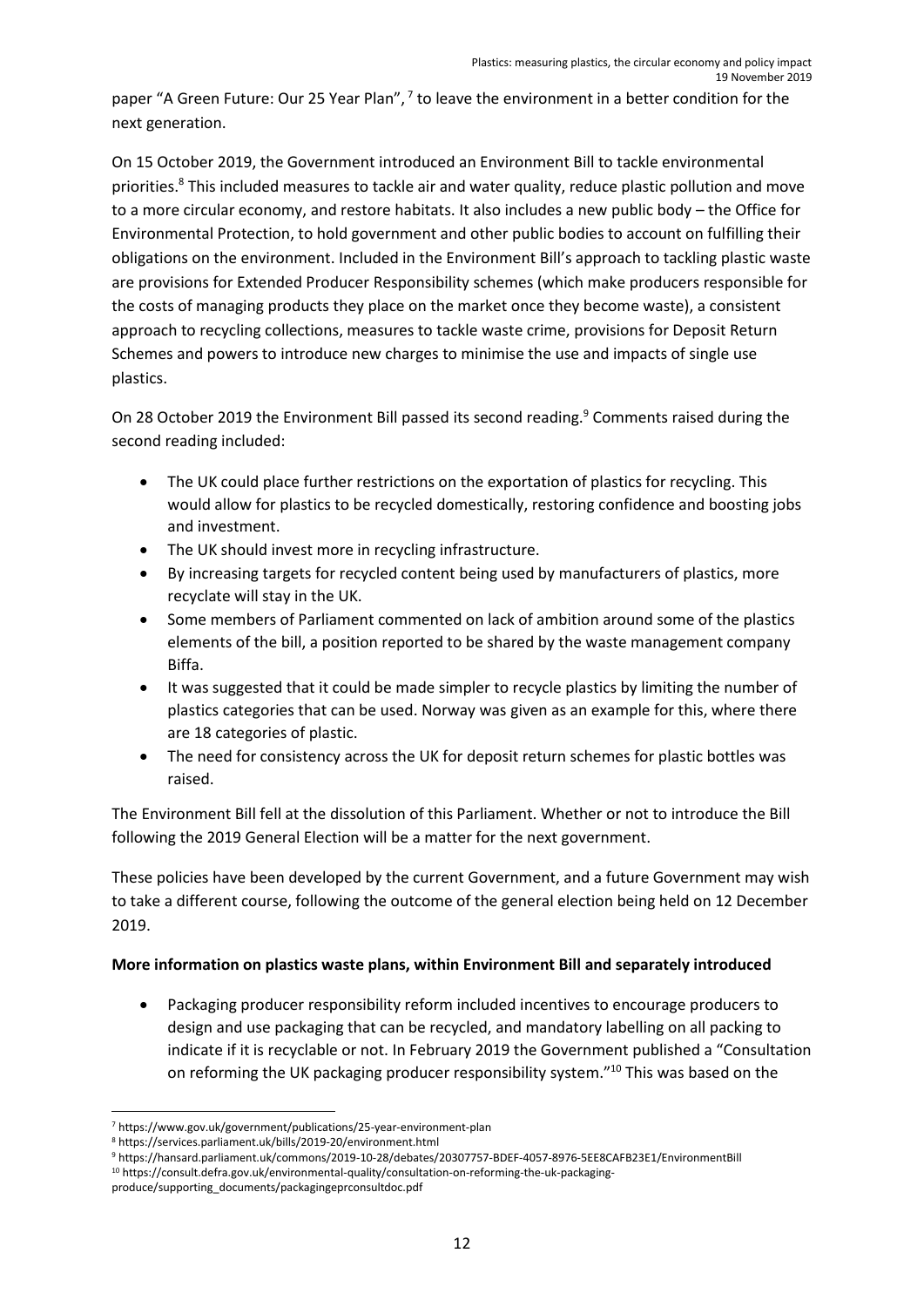outline in "Our waste, our resources: a strategy for England"**Error! Bookmark not defined.** to incentivise reducing unnecessary and difficult to recycle packaging, for producers to fund the management of packaging at the end of its life and the collection of a nationally agreed set of packaging materials for recycling.

- A plastic packaging tax to address the situation that it is often cheaper to use new, nonrecycled plastic material was announced at Budget 2018. This tax would only apply to plastic packaging with less than 30% recycled content. HM Treasury published a "Plastic packaging tax: consultation"<sup>11</sup> on 18 February 2019. On 23 July 2019 the Government published a "Plastic packaging tax: summary of responses to the consultation." $^{12}$  The summary of the document confirmed that Government would set out the next steps for the tax at Budget 2019, and that draft legislation for consultation would be published in 2020. The report of the House of Commons Environment, Food and Rural Affairs (Efra) Select Committee Inquiry into Plastic food and drink packaging, published in September 2019<sup>13</sup> concluded that the plastic packaging tax applying to packaging with less than 30 per cent recycled content was too blunt an instrument, and called for the tax to be modulated, so that there are lower fees for higher levels of recycled content.
- The Government, in its Budget 2018 document, ruled out a levy on disposable cups. However, the UK-wide "Consultation on reforming the UK packaging producer responsibility system"[10](#page-11-0) proposed that disposable cups could be encompassed within the extended producer responsibility system.[10](#page-11-1) The Welsh Government are exploring a Welsh tax on disposable single use cups.
- Deposit return scheme (DRS) for drinks containers: in February 2019 the UK and Welsh Governments, alongside the Department of Agriculture, Environment and Rural Affairs in Northern Ireland published a Consultation on introducing a Deposit Return Scheme in England, Wales and Northern Ireland.<sup>14</sup> The impact assessment accompanying the consultation assumed a deposit level of 15 pence per container. The Government confirmed that "the specific details of a DRS, including the material and drinks to be included in scope, will be developed further and will be presented in a second consultation in 2020." The report of the House of Commons Environment, Food and Rural Affairs (Efra) Select Committee Inquiry into Plastic food and drink packaging, published in September 2019<sup>15</sup> supported the introduction of a deposit return scheme, but urged that the Government should monitor the financial impact on local authorities as material is diverted away from kerbside recycling.
- In May 2019, the Scottish Government confirmed its plans for a DRS and said that it would cover metal cans, polyethylene terephthalate (PET) and glass, but that it would not cover high-density polyethylene (HDPE) due to concerns about contamination.
- At the Commonwealth Heads of Government Summit in April 2018, the UK Government announced its intention to ban the sale of plastic straws, drink stirrers and plastic-stemmed cotton buds in England. This was confirmed in May 2019 to start from April 2020. The Scottish Government introduced a ban for cotton buds that came into force on 12 October 2019.
- All countries within the UK have introduced a 5 pence levy on single use carrier bags, however in England the charge applies only to retailers with over 250 employees. On 27

<sup>11</sup>

[https://assets.publishing.service.gov.uk/government/uploads/system/uploads/attachment\\_data/file/820798/181213\\_Plastic\\_packaging\\_t](https://assets.publishing.service.gov.uk/government/uploads/system/uploads/attachment_data/file/820798/181213_Plastic_packaging_tax_condoc_template_final_1.0.pdf) [ax\\_condoc\\_template\\_final\\_1.0.pdf](https://assets.publishing.service.gov.uk/government/uploads/system/uploads/attachment_data/file/820798/181213_Plastic_packaging_tax_condoc_template_final_1.0.pdf)

<sup>12</sup> <https://www.gov.uk/government/consultations/plastic-packaging-tax>

<sup>13</sup> <https://publications.parliament.uk/pa/cm201719/cmselect/cmenvfru/2080/2080.pdf>

<sup>14</sup> [https://consult.defra.gov.uk/environment/introducing-a-deposit-return-scheme/supporting\\_documents/depositreturnconsultdoc.pdf](https://consult.defra.gov.uk/environment/introducing-a-deposit-return-scheme/supporting_documents/depositreturnconsultdoc.pdf)

<sup>15</sup> <https://publications.parliament.uk/pa/cm201719/cmselect/cmenvfru/2080/2080.pdf>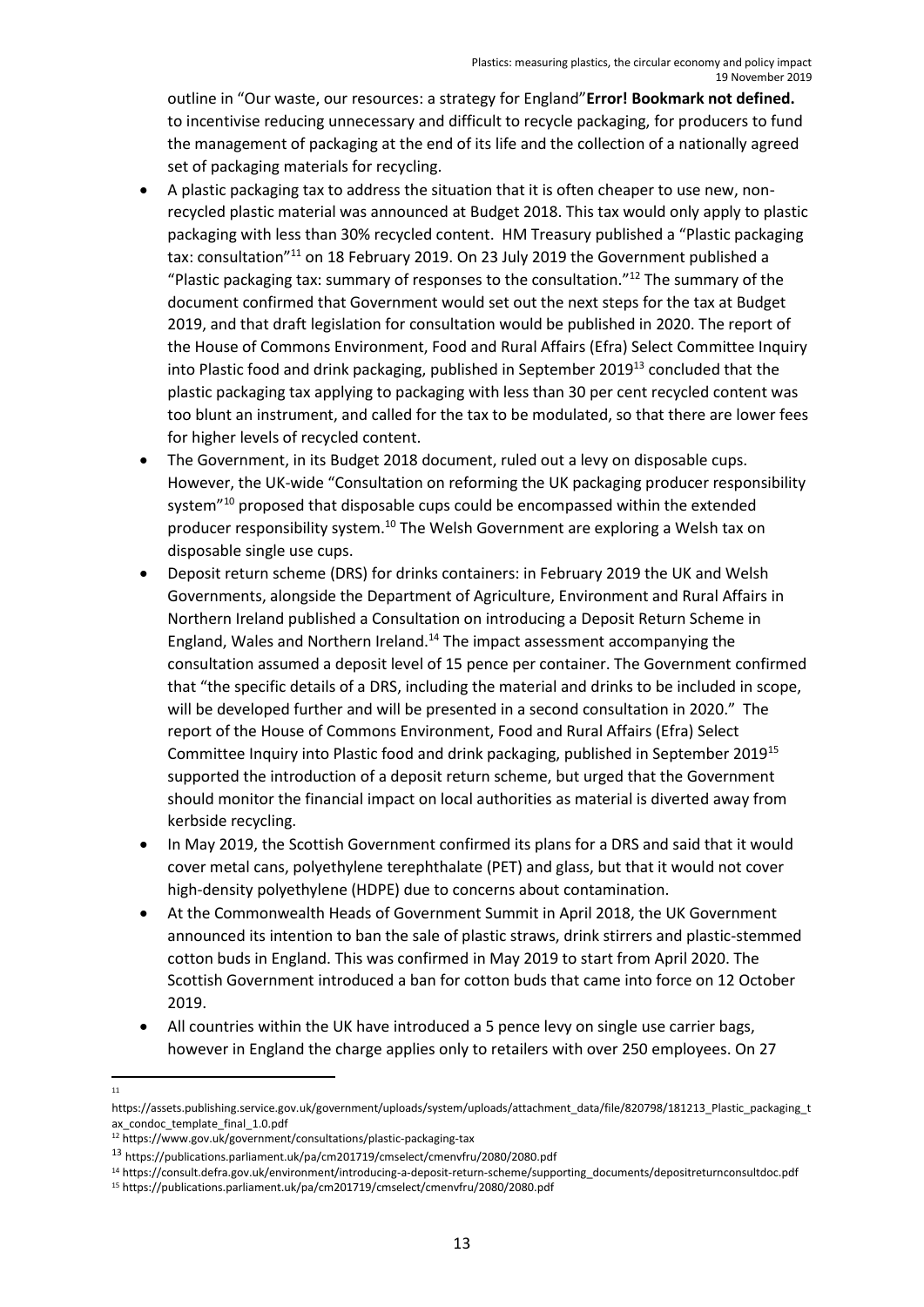December 2018, the Government published a Consultation on extending the Single-use Carrier Bag Charge in England.<sup>16</sup> The UK Government consulted on proposals to amend regulations to extend the single use carrier bags charge to all retailers and to increase the charge to 10 pence.

- In February 2019 the Government published a Consultation on Consistency in Household and Business Recycling Collections in England.<sup>17</sup> It proposed that local authorities should have to collect the same set of core materials for recycling, including a number of plastic items. The executive summary and government response was published in July 2019 which confirmed that the government would seek to amend legislation to require at least the following dry materials from 2023: glass bottles and containers, paper and card, plastic bottles, plastic pots tubs and trays and steel and aluminium tins and cans.<sup>18</sup>
- Defra held a consultation between July and October 2019, to identify gaps and gain expert advice on a) the overall sustainability of bio-based and biodegradable plastic products in comparison with those made from other materials, b) existing relevant plastic degradation standards and how, or if, they might be promoted without any adverse effects to the environment and disposal routes and c) the design and implementation of standards for biodegradable plastics to ensure that they fully biodegrade in a reasonable time-frame in specified environments. Feedback is now being analysed.

#### **Devolved administrations and plastics policy**

As well as the elements of (potential) variation in plastics policy outlined above, there are some strategy documents published by the devolved administrations, and particular funding schemes.

The Welsh Government has an overarching waste strategy which is set out in the document "Towards Zero Waste."<sup>19</sup> In April 2019 the Welsh Government launched a £6.5 million circular economy fund which offers grants to businesses of any size seeking capital investment funding to increase their use of recycled materials in manufactured products, components or packaging.<sup>20</sup>

The Scottish Government launched Scotland's first Zero Waste Plan<sup>21</sup> in June 2010, which sets out a vision for a zero-waste society. The plan set out several new measures including introducing a 70% recycling target for all waste by 2025.

The "Delivering Resource Efficiency – Northern Ireland Waste Management Strategy"<sup>22</sup> published in 2013 includes sections on resource re-use and recycling for Northern Ireland.

#### **EU policy**

Currently, UK recycling policy is aligned with the EU Waste Framework Directive.<sup>23</sup> An overarching requirement of the EU Waste Framework Directive is that the UK applies the waste management

<sup>21</sup> <https://www.gov.scot/publications/scotlands-zero-waste-plan/>

<sup>16</sup> <https://consult.defra.gov.uk/environmental-quality/extending-the-single-use-bags-charge/>

<sup>17</sup> <https://consult.defra.gov.uk/environmental-quality/consultation-on-consistency-in-household-and-busin/>

<sup>18</sup> [https://www.gov.uk/government/consultations/waste-and-recycling-making-recycling-collections-consistent-in-](https://www.gov.uk/government/consultations/waste-and-recycling-making-recycling-collections-consistent-in-england/outcome/consistency-in-recycling-collections-in-england-executive-summary-and-government-response)

[england/outcome/consistency-in-recycling-collections-in-england-executive-summary-and-government-response](https://www.gov.uk/government/consultations/waste-and-recycling-making-recycling-collections-consistent-in-england/outcome/consistency-in-recycling-collections-in-england-executive-summary-and-government-response)

<sup>19</sup> <https://gov.wales/sites/default/files/publications/2019-05/towards-zero-waste-our-waste-strategy.pdf>

<sup>20</sup> <https://gov.wales/circular-economy-fund-launches-increase-use-recycled-materials>

<sup>22</sup> <https://www.daera-ni.gov.uk/publications/delivering-resource-efficiency-northern-ireland-waste-management-strategy>

<sup>23</sup> <https://eur-lex.europa.eu/legal-content/EN/TXT/?uri=CELEX:32008L0098>